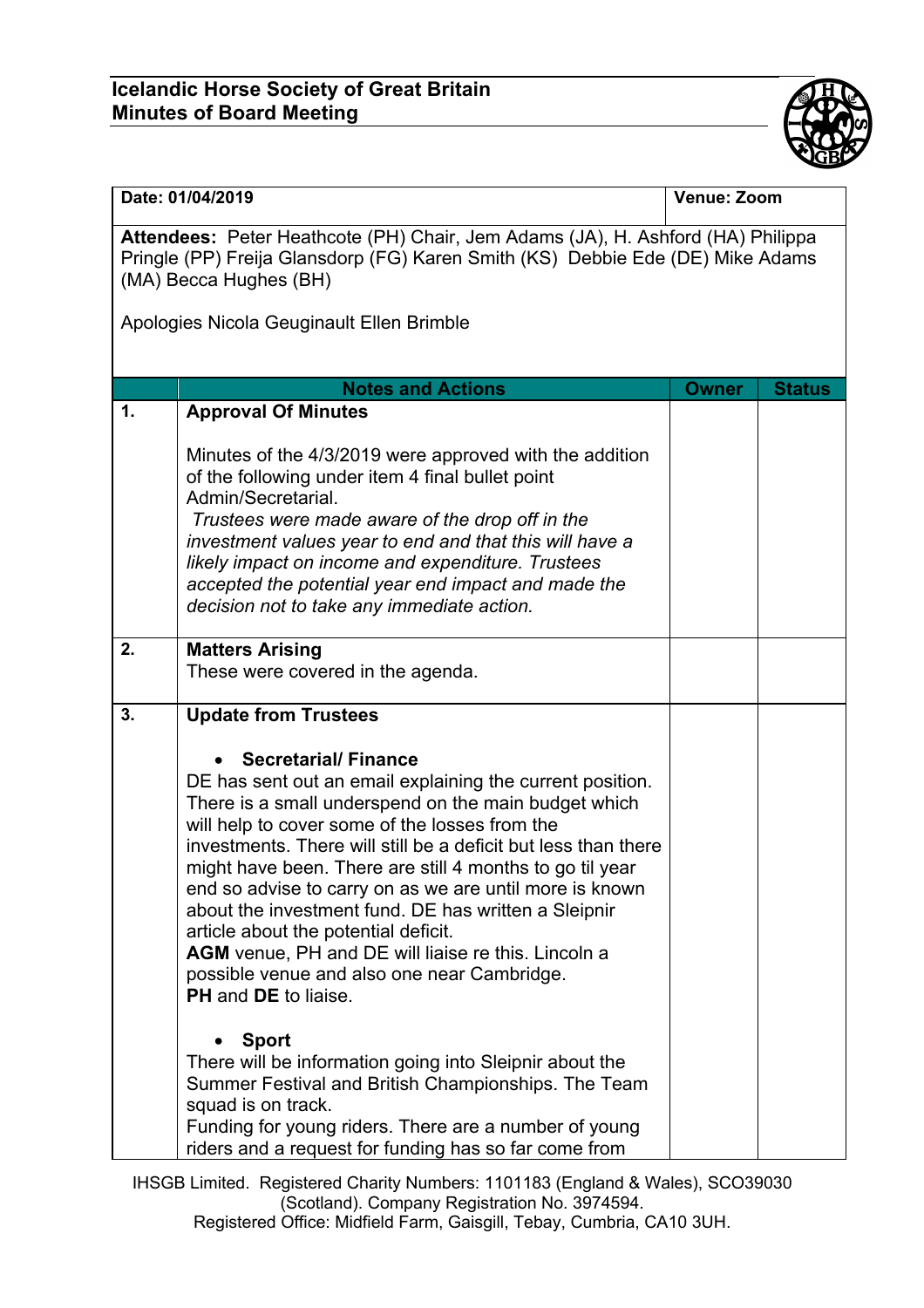

| one. Trustees agreed all young riders competing abroad<br>should be equally funded. DE had modelled a fund<br>increase to £250.00 but will increase to £500.00                                                                                                                                                                                                                                                                                                                                                                                                                                                                                                                                                                                                                                                                           |  |
|------------------------------------------------------------------------------------------------------------------------------------------------------------------------------------------------------------------------------------------------------------------------------------------------------------------------------------------------------------------------------------------------------------------------------------------------------------------------------------------------------------------------------------------------------------------------------------------------------------------------------------------------------------------------------------------------------------------------------------------------------------------------------------------------------------------------------------------|--|
| <b>Education</b><br>$\bullet$<br>JA was invited to Germany to see the FEIF level 1<br>exams. Very short notice so was not able to go but will<br>attend a course at a later date. (To gain accreditation in<br>Germany there are several exams to take). JA<br>considering establishing an education team to help start<br>building a UK system, now that more information is<br>known about what is required/ relevant to the UK. JA to<br>write article for Sleipnir to update members<br><b>Studbook</b><br>The website has been updated. FG attending meeting on<br>12/4/19 of all UK passport issuing organisations. PH has<br>been speaking to Sweden who facilitated discussions<br>with Norway about potential passport challenges. They<br>have been very helpful and could assist with a back up<br>plan. Discussion on-going. |  |
| <b>Communications</b><br>May 1 <sup>st</sup> is The Day of The Horse. Last year there was an<br>IHSGB photo comp. Last year's judge has agreed to<br>judge again. It is useful to have a good bank of photos<br>and DE has agreed to sort through entries ready for<br>judging. Dropbox (rather than F/B etc) gives the best<br>high res photos. DE and KS to liaise.                                                                                                                                                                                                                                                                                                                                                                                                                                                                    |  |
| Youth<br>2 participants for the Youth camp in Iceland have been<br>identified and have accepted. Forms need to be returned<br>to FEIF along with name of Country Leader. At the<br>moment there is no Country Leader. The two participants<br>will need to be escorted to and from Iceland by a<br>responsible DBS holding adult as IHSGB has a<br>Safeguarding responsibility for them. Urgent need to find<br>the responsible adult. BH will liaise with the parents and<br>PP will check out Safeguarding issues.<br>PP BH PH will liaise.                                                                                                                                                                                                                                                                                            |  |
| <b>Membership</b><br>Membership is trickling in. Currently if there is no<br>increase then numbers will not be equal to last year.                                                                                                                                                                                                                                                                                                                                                                                                                                                                                                                                                                                                                                                                                                       |  |

IHSGB Limited. Registered Charity Numbers: 1101183 (England & Wales), SCO39030 (Scotland). Company Registration No. 3974594. Registered Office: Midfield Farm, Gaisgill, Tebay, Cumbria, CA10 3UH.